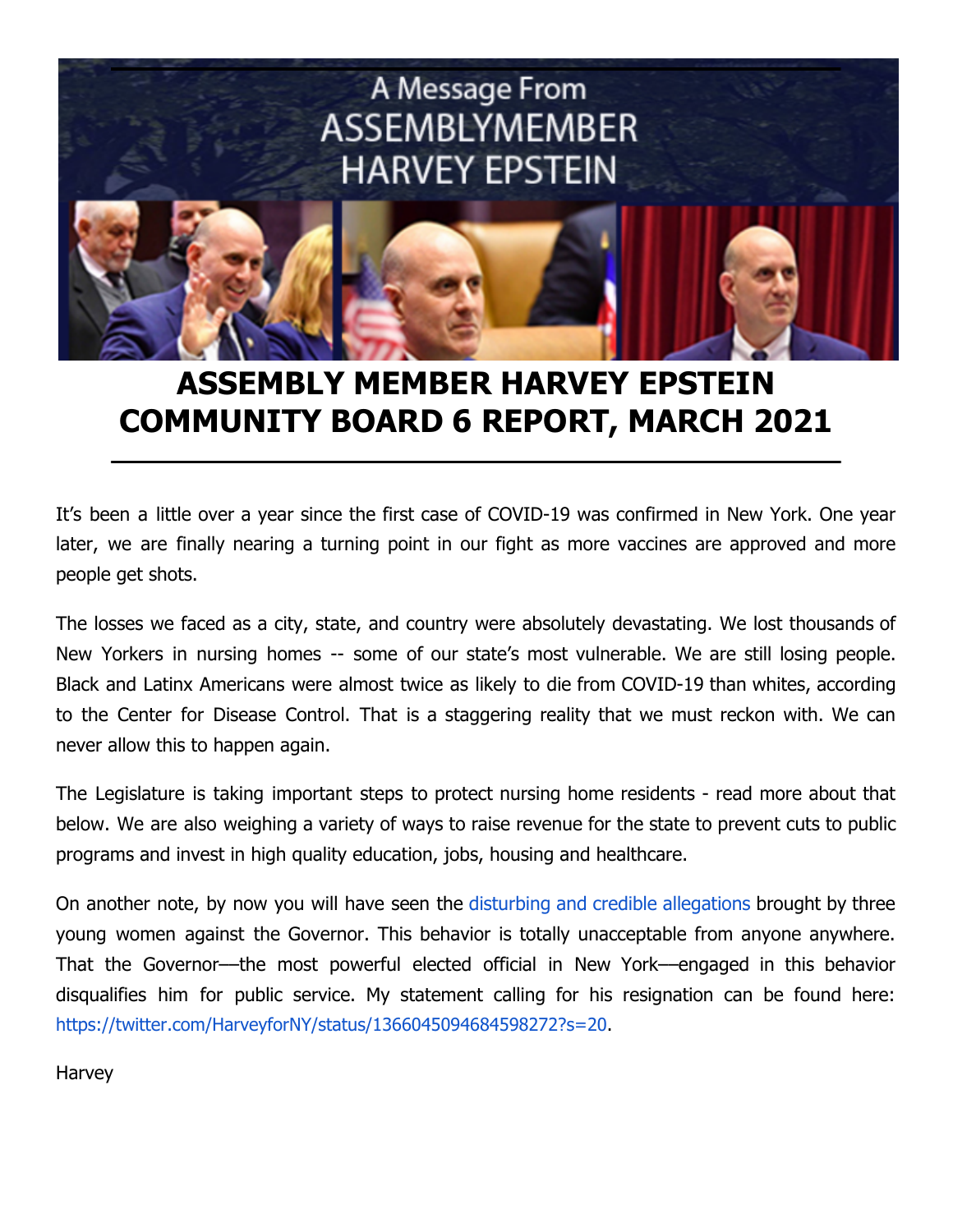## My Bill to Reduce Sentences for Incarcerated Students Passes the Assembly

Last week, the Assembly passed my bill (A.3078) to expand merit time eligibility criteria to include the pursuit of a college degree in prison. Non-violent offenders are eligible to reduce their sentences through the merit time system. Under current law, a merit time allowance may be granted when an incarcerated person successfully participates in a work and treatment program and when they obtain either a GED, an alcohol and substance abuse treatment certificate, a vocational trade certificate following at least six months of vocational programming, or performs at least four hundred hours of service as part of a community work crew.

The status quo incentivizes incarcerated people working towards a college degree to leave those programs and instead opt for vocational or other programs to meet the eligibility criteria for merit time. Attaining a college education while incarcerated is one of the most effective ways to reduce recidivism, with 85% to 98% of graduates not reoffending. By incentivizing college education in prison, we are setting up incarcerated individuals with a better chance of succeeding upon release.

## My Statement on Sexual Harassment Allegations Against the Governor

February 28, 2021

## Assemblymember Harvey Epstein Issues Statement Regarding Governor Cuomo

"Over the past week we've heard from Lindsey Boylan and Charlotte Bennett on the traumatic experiences they had with the Governor. The testimonies they shared were detailed and profoundly disturbing. Many survivors of assault or harassment stay silent because of fear of retaliation or reliving the trauma they faced. I am thankful to Lindsey and Charlotte for coming out and sharing their truth. It is not easy to be vulnerable at a time like this.

We've known that Governor Cuomo is a bully. Whether by name calling some of my colleagues, threatening their careers, or taking advantage of people in the workplace  $-$  one thing is clear  $-$  we cannot allow this behavior to continue and go unchecked. If we do not act now, we become complicit in his actions. With this in mind, I am joining the call for Governor Andrew Cuomo to resign."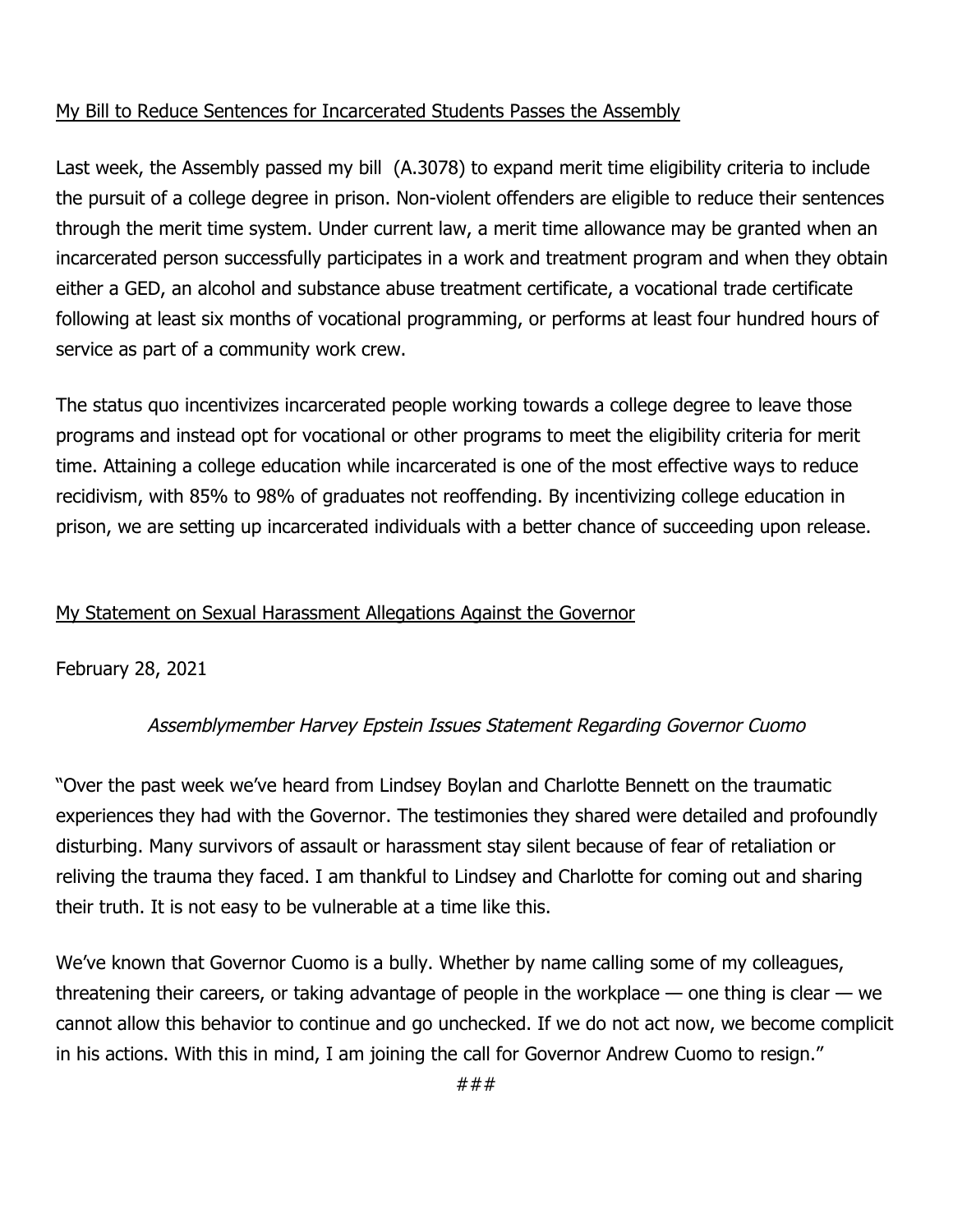## Vaccine Updates

## Check your eligibility here: <https://am-i-eligible.covid19vaccine.health.ny.gov/>

New York State is launching a new pilot program to begin administering the Johnson & Johnson's single-dose vaccine to eligible New Yorkers during the overnight hours at the Yankee Stadium, Javits Center and New York State Fair Mass Vaccination Sites. Following a discussion with the White House COVID-19 Task Force, New York is taking measures to distribute the state's allocation of the Johnson & Johnson vaccine as quickly as possible, as states have been informed there will be a lag in the following week's allocation. As part of this effort, thousands of new appointments will be made available at each of the three sites in the coming days. Counties, pharmacies, and Federally Qualified Health Centers will also be receiving Johnson & Johnson allocations this week.

New York expects to receive approximately 164,800 doses of the Johnson & Johnson vaccine this week. As the federal supply of this new vaccine increases, these efforts will be adapted and expanded to other sites throughout the state. New York expects its next allocation of the Johnson & Johnson vaccine in approximately ten days.

## Check your eligibility here: <https://am-i-eligible.covid19vaccine.health.ny.gov/>

## Food pantry workers and volunteers now eligible to receive the vaccine

We signed on to this letter to get food pantry workers eligible:

https://twitter.com/votejgr/status/1366483935421730816?s=20 and days later, we won. ood pantry, food bank, and grab and go site workers will now be included in Phase 1B of the vaccination distribution. Thanks to my colleagues Assembly Members Jessica González-Rojas and Linda Rosenthal for your advocacy.

Check your eligibility here: <https://am-i-eligible.covid19vaccine.health.ny.gov/>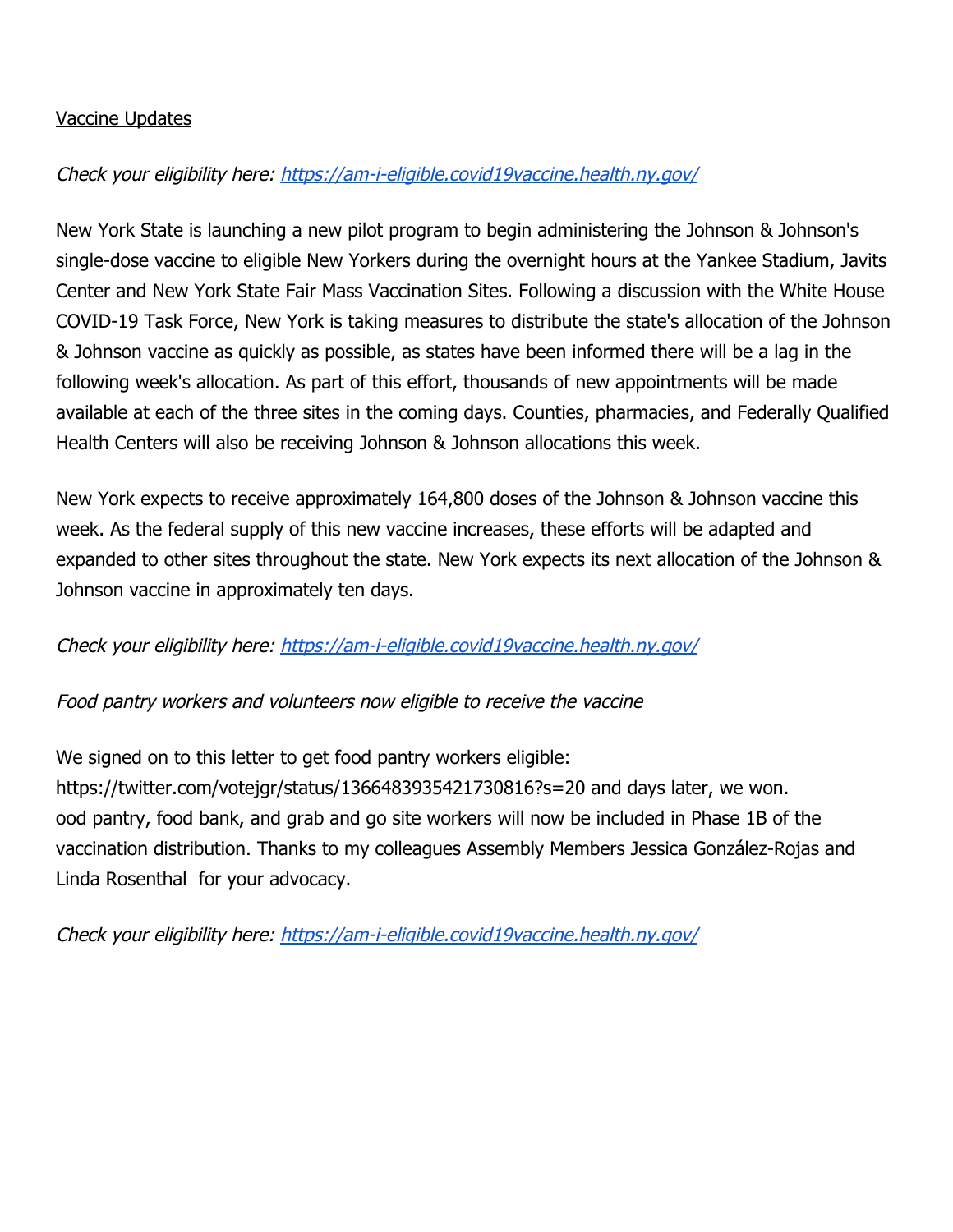## You Are Protected From Eviction - Hardship Declaration Form Reminder

Landlords are required to provide hardship declaration forms to tenants and completed forms can be returned to them. Be sure to keep a copy for your records. To fill out a form or learn more, visit: www.nycourts.gov/covid-eefpa.shtml.

## Legislature to Pass Legislation Repealing Governor's Emergency Powers

Senate Majority Leader Andrea Stewart-Cousins and Assembly Speaker Carl Heastie today announced the Legislature will pass legislation repealing the temporary emergency powers that were granted to the governor last year at the start of the COVID-19 pandemic. The legislation will allow current directives pertaining to preserving the public health to continue.

"I think everyone understands where we were back in March and where we are now. We certainly see the need for a quick response but also want to move toward a system of increased oversight, and review. The public deserves to have checks and balances. Our proposal would create a system with increased input while at the same time ensuring New Yorkers continue to be protected," Majority Leader Stewart-Cousins said.

"A year into the pandemic, and as New Yorkers receive the vaccine, the temporary emergency powers have served their purpose – it is time for them to be repealed," Speaker Heastie said. "These temporary emergency powers were granted as New York was devastated by a virus we knew nothing about. Now it is time for our government to return to regular order."

At the beginning of the COVID-19 pandemic, the New York State Legislature passed legislation to give the governor emergency powers to allow a nimble response as a global pandemic struck New York. These temporary emergency powers allowed the governor broader powers to issue executive orders, and are set to expire on April 30. The legislation introduced today will repeal the temporary emergency powers immediately, while allowing executive actions critical to public health to remain.

Standing directives taken by executive action which manage the spread or reduction of COVID-19, facilitate the vaccination process or require use of face coverings, will remain in effect for an additional 30 days. While these can then be extended or modified, the governor will be required to notify relevant Senate and Assembly committee chairs as well as the temporary president of the Senate and the speaker of the Assembly with the need for the extension or modification, and the threat to public health and safety, and provide an opportunity to comment. The governor cannot extend actions beyond the first 30 days unless they explicitly relate to the COVID-19 pandemic.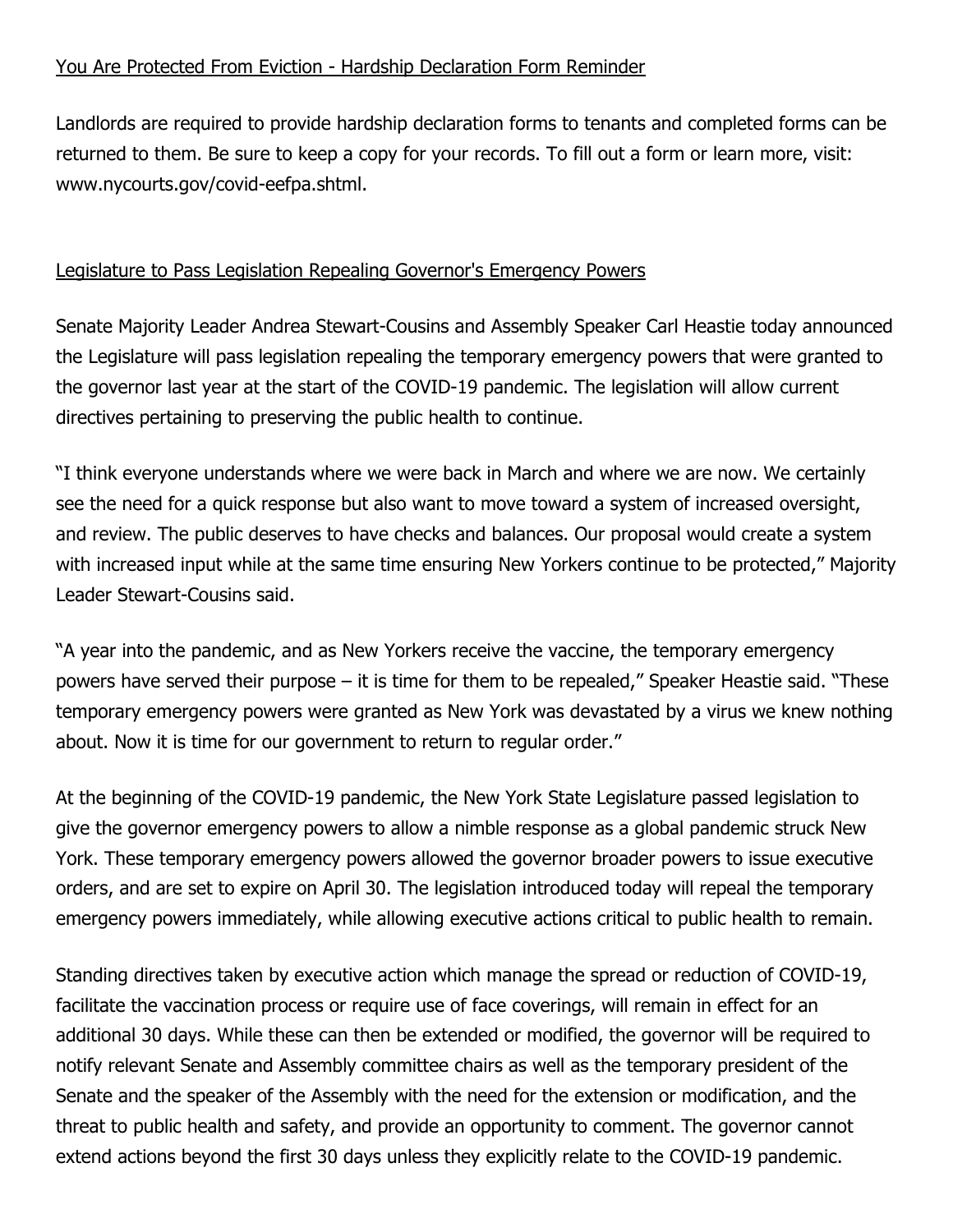Directives can be modified to revise the number of individuals, businesses or entities impacted by an executive order - for example individuals eligible for vaccination or seating capacity of a business. Directives will not be continuously modified or extended unless the governor has responded to comments provided by the chairs of relevant committees.

Where a local government in the state is exclusively impacted by an ongoing executive action, the local government leadership will also receive notice and an opportunity to comment on the continuation or modification.

Fifteen days after the legislation goes into effect, all current suspensions and directives will be posted on the website of the governor in a searchable format, and include details on such suspensions and directives, including the public health and safety reasons any directives were extended or modified. Every 30 days after, the website will be updated to include responses to written comments or information requests from relevant committee chairs or municipal government entities.

The legislation will also allow the Legislature to repeal a declared State of Emergency by joint resolution, and will keep disease outbreaks in the definition of disaster situation that can be subject to a state of emergency.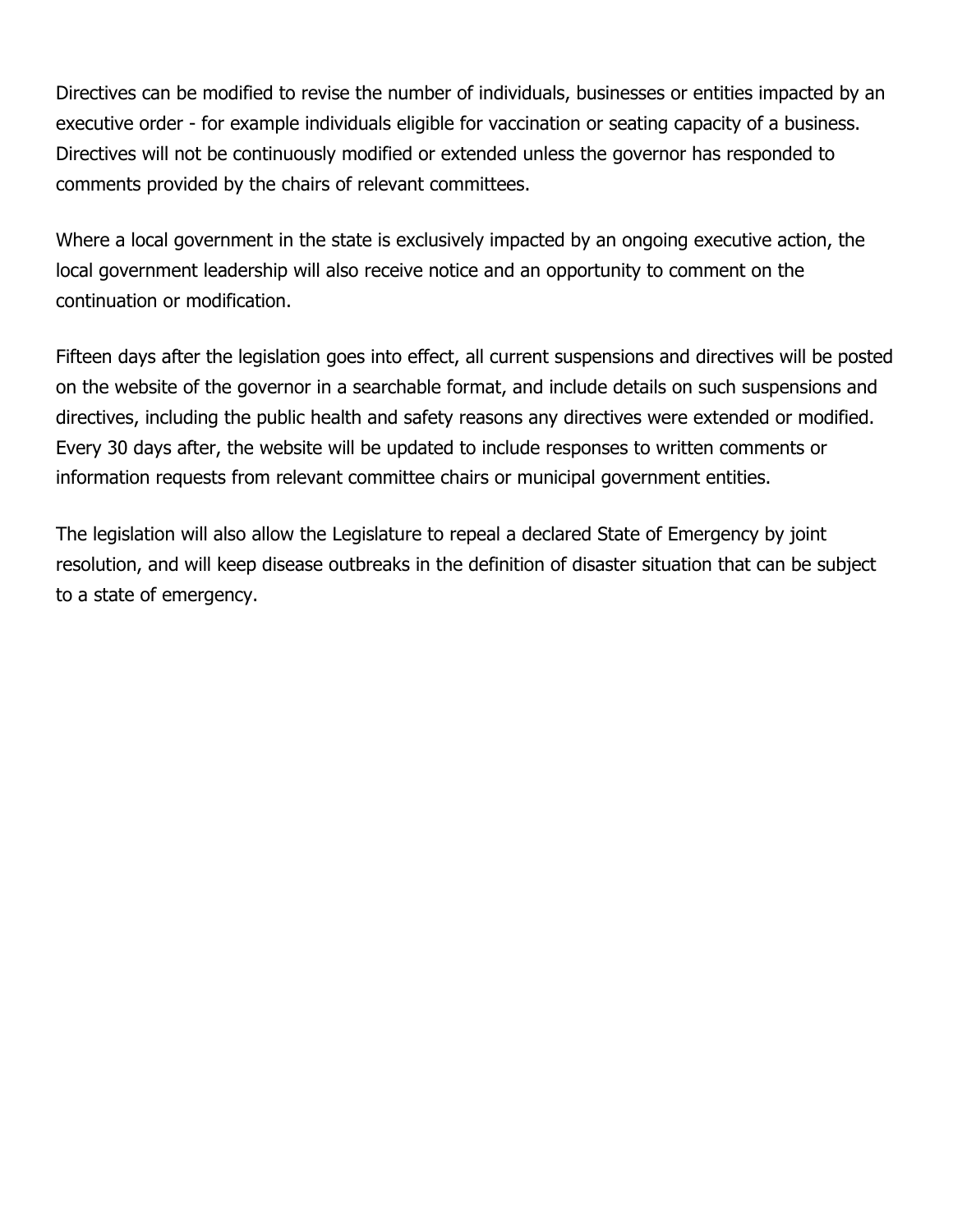

# **HOUSING LOTTERY NOW OPEN**

APPLY TODAY AT STUYTOWNLOTTERY.COM | No application fee. No broker's fee.

### **WHERE?**

There are apartment openings in Stuyvesant Town and Peter Cooper Village, located between 14th Street and 23rd Street, 1st Avenue to Avenue C.

### **TRANSIT**

L Train, M9/M14/M15/M23 buses (and more).

#### **AMENITIES**

24-hour on-site property manager and security, outdoor space/playgrounds, laundry room, café, gym, bike storage, children's play space among others. Some amenities require an additional fee.

### **WHO SHOULD APPLY?**

Individuals or households who meet the income and size requirements listed in the table below may apply. To be eligible, households must also have less than \$250,000 in assets (some exceptions apply for retirement accounts). Qualified applicants will be required to meet additional selection criteria. NYC residents will receive a preference.

Completed applications will only be accepted either by mail or online. All applicants will be placed on a waiting list for future vacancies. Only qualified applicants will be eligible for apartments.

The StuyTown 2020 lottery waiting list has expired. You must reapply if you are interested in any of the below unit types. Waiting lists for unit types not included in this lottery are still active.

### **HOW DO YOU APPLY?**

Apply online or through mail. To apply online, please visit: stuytownlottery.com. To request an application by mail, send a self-addressed stamped envelope to: **Stuyvesant Town/Peter Cooper Village** Wait List, Peter Stuyvesant Station, PO Box 991, New York, NY 10009 or download from stuytownlottery. com Send ONLY one application. Do not submit duplicate applications. Do not apply online and also send in a paper application. Applicants who submit more than one application will be disqualified. In-person applications cannot be accepted.

### **WHEN IS THE DEADLINE?**

Applications must be postmarked or submitted online no later than March 31, 2021. No late applications will be considered. Mailed applications must be sent via United States Postal Service regular delivery. Applications mailed through a parcel carrier or any express delivery by USPS that requires a signature will not be accepted.

### **WHAT HAPPENS AFTER YOU SUBMIT AN APPLICATION?**

After the deadline, applications are selected for review through a lottery process. After the lottery is completed, you will be contacted and advised of your place on the waitlist.

### 165% AREA MEDIAN INCOME (AMI) UNITS

| Apartment<br>Size | <b>Monthly Rent*</b><br>Minimum - Maximum | Household<br>Size** | Annual Household Income (2020 AMI)***<br>Minimum**** - Maximum |
|-------------------|-------------------------------------------|---------------------|----------------------------------------------------------------|
|                   |                                           |                     | $$41,143 - $131,340$                                           |
| 1 Bedroom         | $$1,200 - $2,000$                         | $\frac{2}{3}$       | $$41.143 - $150.150$                                           |
|                   |                                           |                     | $$41,143 - $168,960$                                           |
| 2 Bedroom         |                                           |                     | \$48,000 - \$150,150                                           |
|                   |                                           | $\frac{2}{3}$       | \$48,000 - \$168,960                                           |
|                   | $$1,400 - $2,600$                         |                     | \$48,000 - \$187,605                                           |
|                   |                                           | $\frac{4}{5}$       | \$48,000 - \$202,620                                           |
|                   |                                           | 3                   | \$61,715 - \$168,960                                           |
|                   |                                           |                     | \$61,715 - \$187,605                                           |
| 3 Bedroom         | $$1,800 - $2,950$                         | $rac{4}{5}$         | \$61,715 - \$202,620                                           |
|                   |                                           |                     | $$61,715 - $217,635$                                           |
|                   |                                           |                     | \$61,715 - \$232,650                                           |

Rents and Household Earning Limits are based on 2020 HUD AMI limits and are subject to change.

\*Rent subject to change and includes gas for cooking and electricity; additional surcharge for A/C.

\*\*Household size includes everyone who will live with you, including partners, permanent roommates, family members and children. Subject to occupancy criteria.

\*\*\*HHI = Household Income. Household earnings includes salary, hourly wages, tips, Social Security, child support, and other income for household members.

\*\*\*\* Minimum income listed may not apply to applicants with Section 8 or other qualifying rental subsidies.

Mayor Bill de Blasio **HDC President Eric Enderlin**